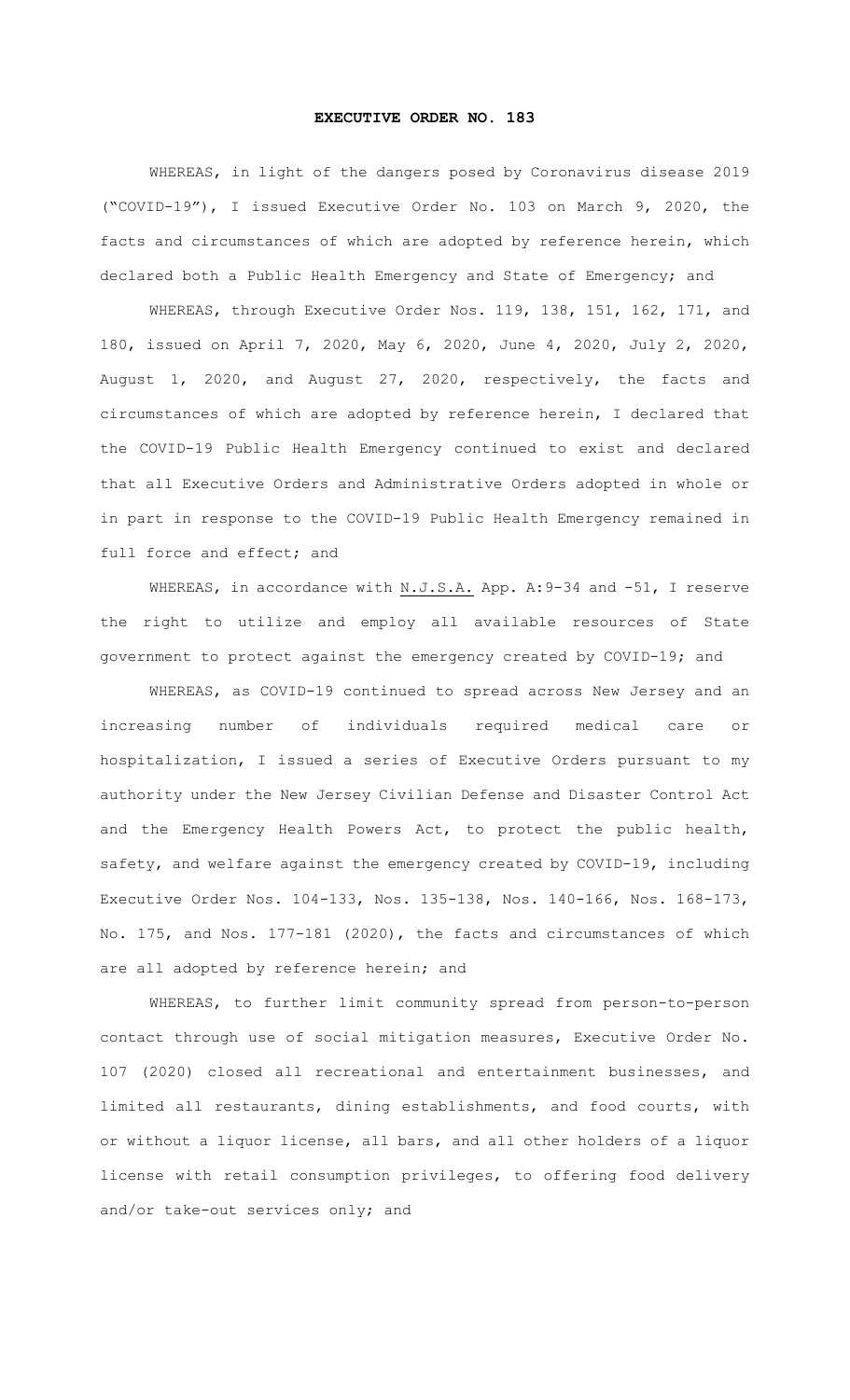WHEREAS, given the decrease in the rate of reported new cases of COVID-19 in New Jersey, including a reduction in the total number of individuals being admitted to hospitals for COVID-19, the State has taken and can take steps to lift certain restrictions that were designed to limit person-to-person contact; and

WHEREAS, even as the rate of reported new cases of COVID-19 decreases, the ongoing risks presented by COVID-19 mean that many of the State's current measures must remain in place, both to reduce additional new infections and to save lives; and

WHEREAS, after consultation with officials from the Department of Health ("DOH"), I announced a multi-stage New Jersey's Road Back Plan (the "Plan") for the methodical and strategic reopening of businesses and activities based on scientific data and metrics concerning the level of disease transmission risk and essential classification; and

WHEREAS, in accordance with this Plan, on June 3, 2020, I signed Executive Order No. 150, which authorized food or beverage establishments to offer in-person service at outdoor areas, provided that the food or beverage establishment complied with certain social distancing protocols; and

WHEREAS, Executive Order No. 150 (2020) prohibited smoking in any outdoor areas designated for the consumption of food and/or beverages, but stated that the requirement that food or beverage establishments impose this prohibition would automatically sunset when in-person service was permitted in indoor areas; and

WHEREAS, on June 9, 2020, I signed Executive Order No. 153, which allowed all recreational and entertainment businesses to reopen their outdoor spaces to the public as long as they adopted policies containing a specified list of health and safety requirements; and

WHEREAS, I signed Executive Order No. 157 on June 26, 2020, which authorized most recreational and entertainment businesses to reopen their entire premises, whether indoor or outdoor, to the public, contingent on those businesses adopting certain health and safety protocols; and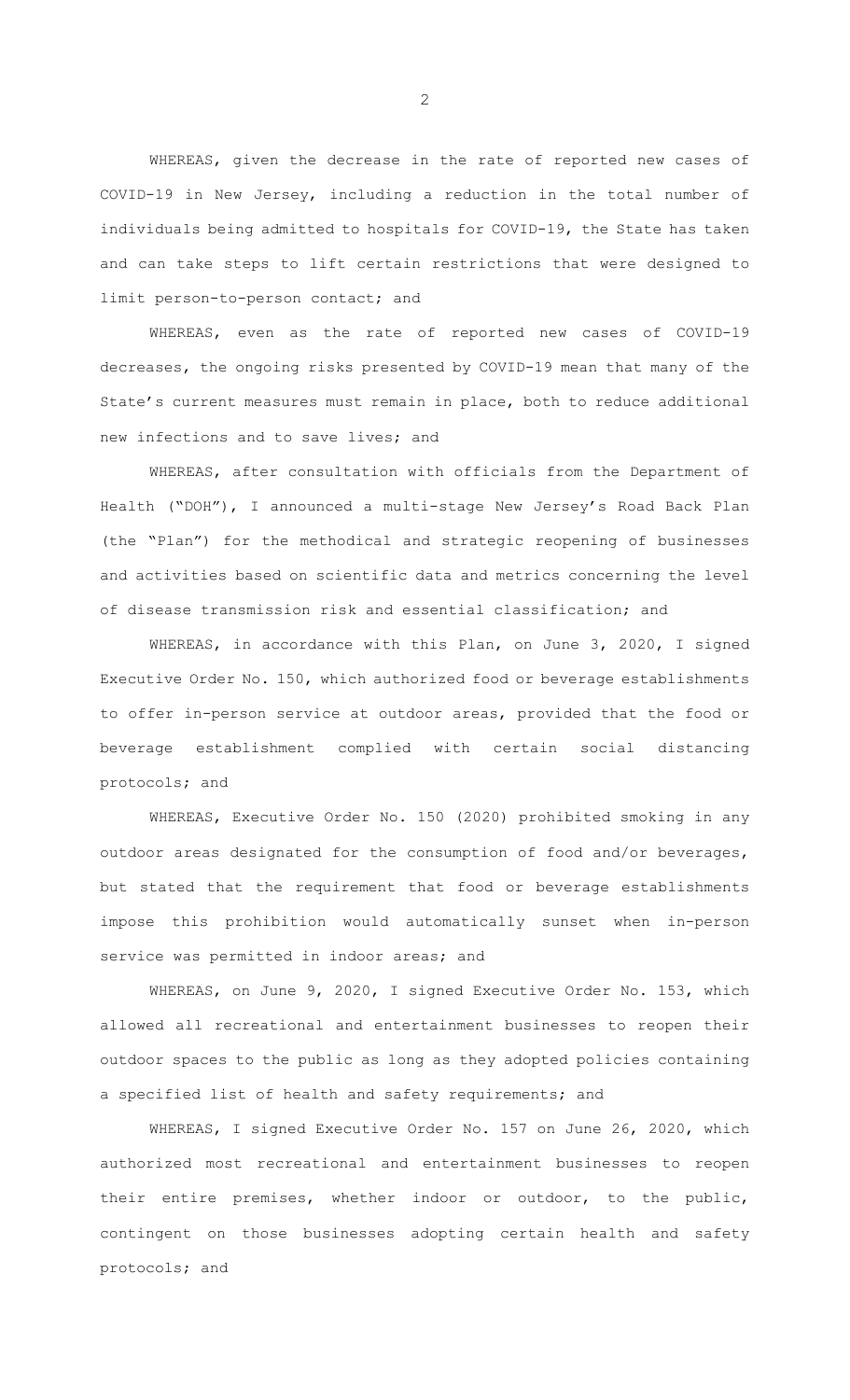WHEREAS, while Executive Order No. 157 (2020) announced the limited resumption of indoor dining, this step was put on hold in Executive Order No. 158 (2020), in light of COVID-19 spikes in states around the nation, which were attributed by state officials and other experts, at least in part, to activities in indoor food and beverage establishments; and

WHEREAS, Executive Order No. 157 (2020) prohibited certain recreational and entertainment businesses, including health clubs, performance-based entertainment centers such as movie theaters, performing arts centers, or other concert venues, and indoor amusement or water parks, from opening their indoor spaces to the public because they were deemed to pose an unacceptably high risk of transmission of COVID-19 at that time; and

WHEREAS, on August 27, 2020, I signed Executive Order No. 181 (2020), which opened health clubs and indoor amusement and water parks with strict capacity limits and mask requirements; and

WHEREAS, indoor performance-based entertainment centers have posed unique challenges because they involve individuals in proximity for unusually significant periods of time, and, in the case of centers like movie theaters that offer concessions, necessitate individuals removing their masks for limited periods; and

WHEREAS, indoor dining has also presented challenges given that it necessitates individuals removing their masks, and given that it has been tied to spikes in other states; and

WHEREAS, because of the enormous progress that New Jersey has made in combatting the spread of COVID-19, including the lack of any sustained uptick in transmission for the last several months, it is now appropriate to allow indoor dining and indoor entertainment centers to operate, with strict capacity limits and health and safety protocols; and

WHEREAS, in line with the State's overall rules, which require individuals to wear a face covering any time they are in a range of indoor locations, except when doing so would endanger someone's health or would physically block an activity from taking place, individuals will still be required to wear a mask in indoor dining locations or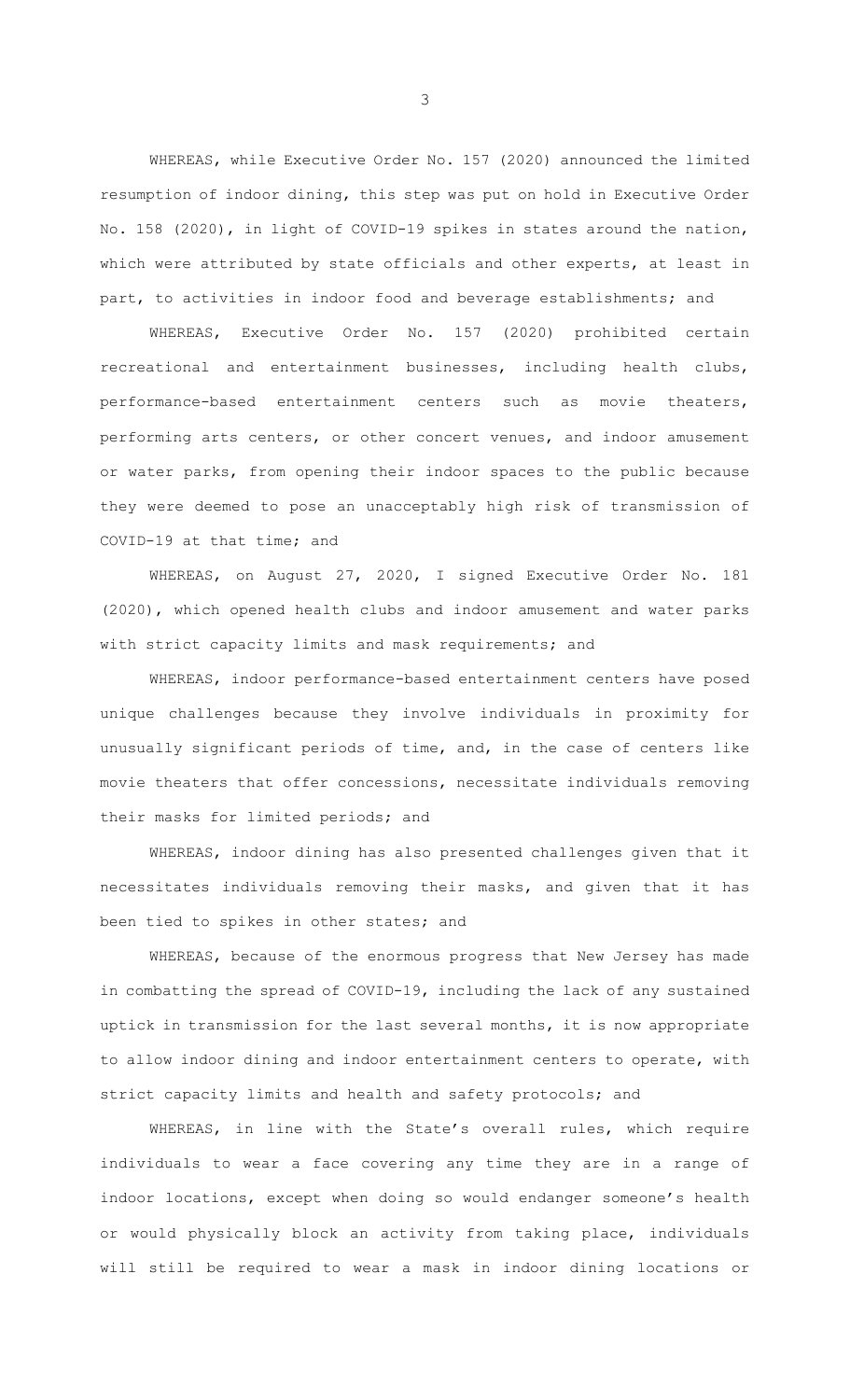performance-based entertainment centers except when consuming their food or drinks; and

WHEREAS, in light of this continued progress, and of the importance of activities that receive heightened First Amendment protection, including religious worship and political activities, it is appropriate to adjust the limit on these types of indoor gatherings upward, while maintaining the 25 percent capacity limit that ensures that individuals are able to appropriately social distance; and

WHEREAS, the Constitution and statutes of the State of New Jersey, particularly the provisions of N.J.S.A. 26:13-1 et seq., N.J.S.A. App. A: 9-33 et seq., N.J.S.A. 38A:3-6.1, and N.J.S.A. 38A:2-4 and all amendments and supplements thereto, confer upon the Governor of the State of New Jersey certain emergency powers, which I have invoked;

NOW, THEREFORE, I, PHILIP D. MURPHY, Governor of the State of New Jersey, by virtue of the authority vested in me by the Constitution and by the Statutes of this State, do hereby ORDER and DIRECT:

1. Effective at 6:00 a.m. on Friday, September 4, 2020, restaurants, cafeterias, dining establishments, and food courts, with or without a liquor license, bars, and all other holders of a liquor license with retail consumption privileges, collectively referred to as "food or beverage establishments," are permitted to offer in-person service at indoor areas, provided that the establishment complies with the following requirements:

- a. Limit the number of patrons in indoor areas to 25 percent of the food or beverage establishment's indoor capacity, excluding the food or beverage establishment's employees;
- b. Ensure that tables where individuals or groups are seated are six feet apart in all directions from any other table or seat and that individual seats in any shared area that is not reserved for individual groups, such as an indoor bar area, are also six feet apart in all directions from any other table or seat;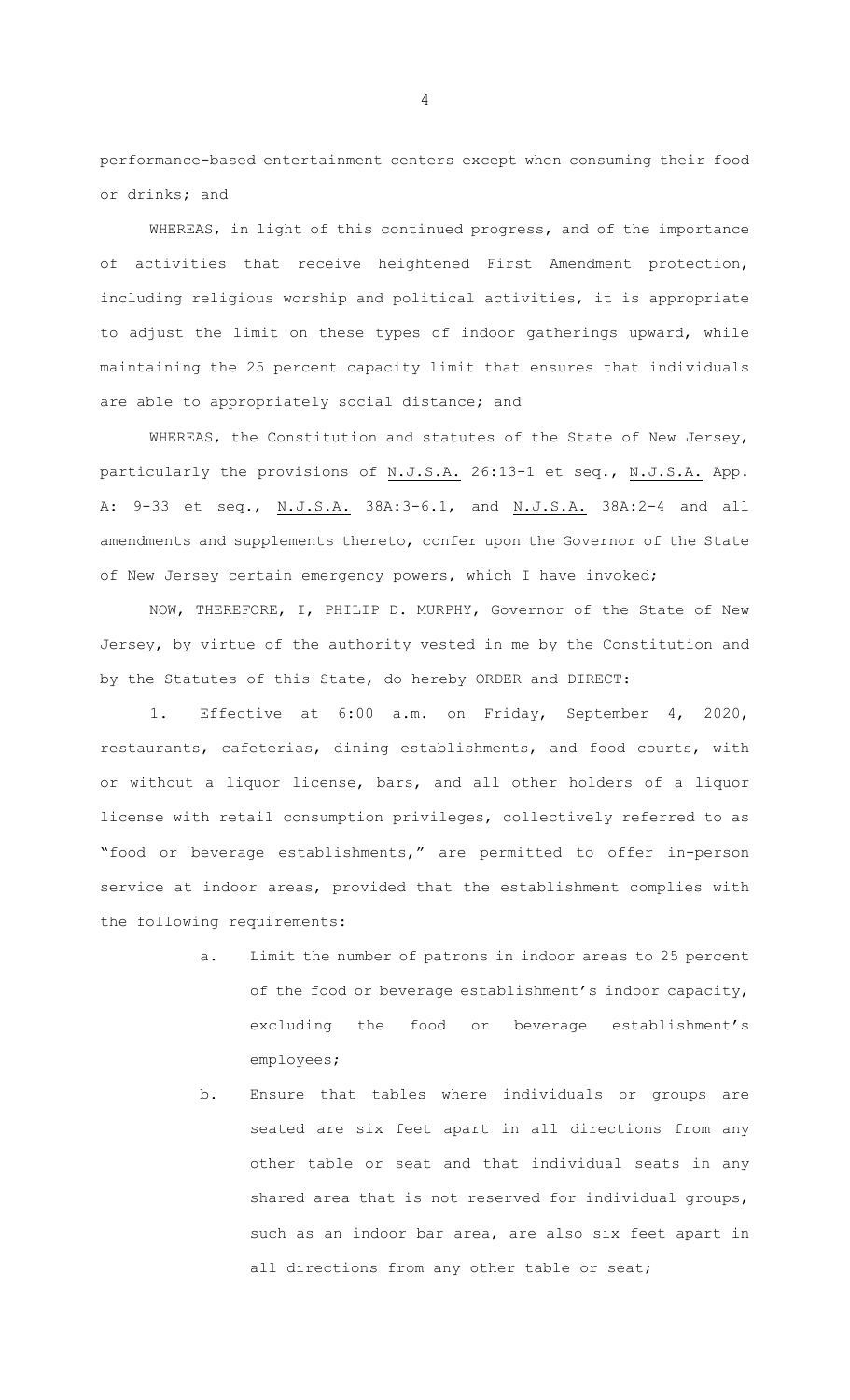- c. Require indoor patrons to wear face coverings while inside the indoor premises of the food or beverage establishment. When seated at their table or their individual seat, indoor patrons shall wear face coverings until their food or drinks arrive, and after individuals have finished consuming their food or drinks, they shall put their face coverings back on. The face covering requirement does not apply if the patron has a medical reason for not wearing a face covering or is a child under two years of age;
- d. Food or beverage establishments shall only allow patrons to place orders for indoor table service when they are seated at a table or bar, and only wait staff or other employees may bring food or beverages to seated patrons;
- e. Patrons may only consume food or beverages while seated; and
- f. Abide by all other health and safety standards issued by the Commissioner of DOH, including infection control practices and other sanitization protocols, consistent with her authority under the Emergency Health Powers Act.

2. Effective at 6:00 a.m. on September 4, 2020, entertainment centers where performances are viewed or given, including movie theaters, performing arts centers, and other concert venues, may open their indoor spaces to the public, subject to the following requirements:

> a. Limit the number of patrons in any indoor room where a performance is viewed or given to 25 percent of the stated maximum capacity, if applicable, at one time, excluding the entertainment business's employees, but regardless of the capacity of the room, such limit shall never be larger than 150 persons;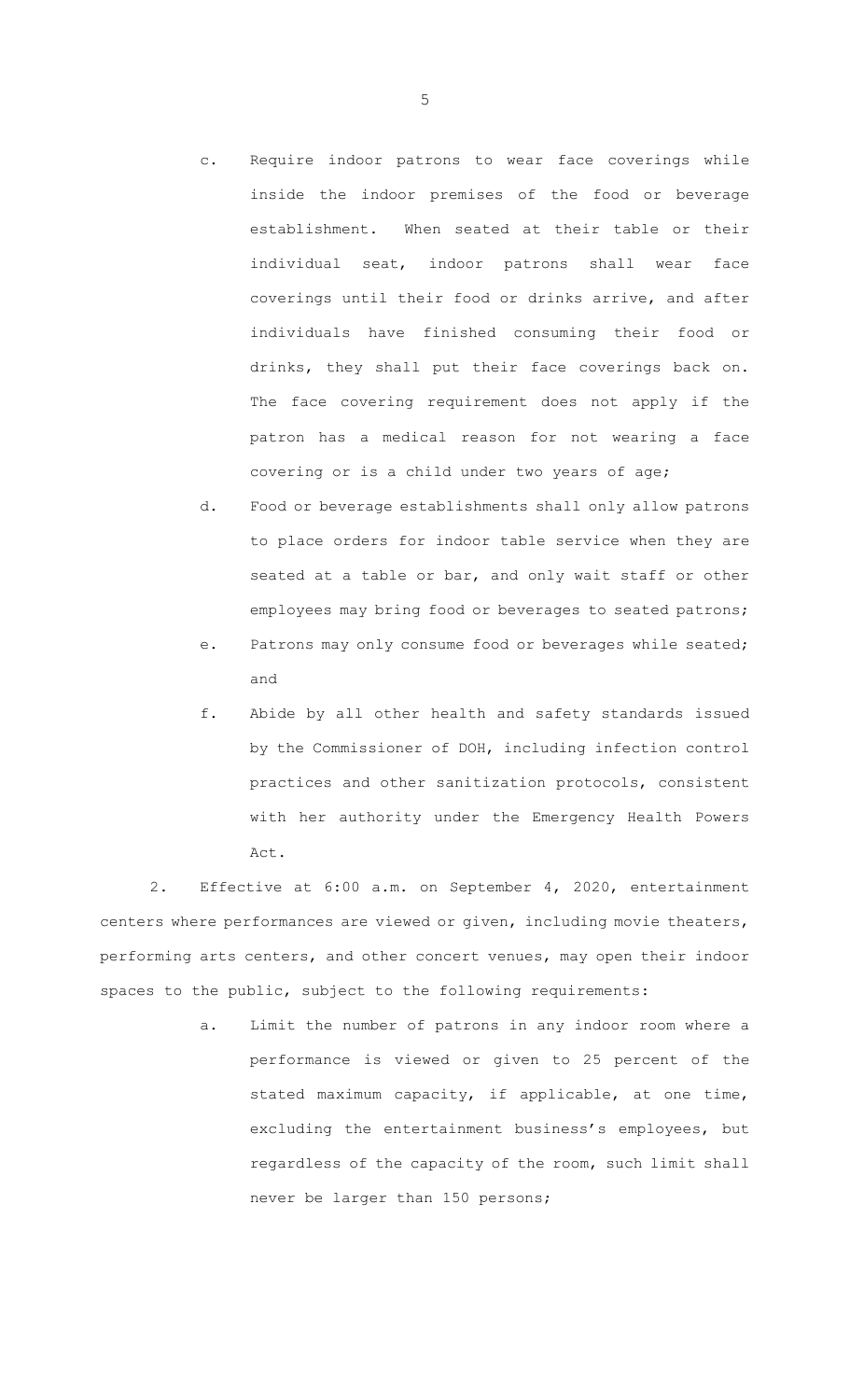- b. Individuals who purchase or reserve tickets together may be seated together, but must be six feet away from all other groups or individuals in all directions;
- c. Require that reservations, cancellations, and pre-payments be made via electronic or telephone reservation systems to limit physical interactions. Such policies shall, wherever possible, consider populations that do not have access to internet service or credit cards;
- d. Install a physical barrier, such as a shield guard, between visitors and employees wherever feasible or otherwise ensure six feet of distance between those individuals, except at the moment of payment;
- e. Limit the use of equipment rented or otherwise provided by the business to one person at a time, excluding immediate family members, caretakers, household members, or romantic partners, and sanitize such equipment before and after use;
- f. Demarcate and post signs that denote six feet of spacing in all commonly used and other applicable areas or where people may form a line;
- g. Require infection control practices, such as regular hand washing, coughing and sneezing etiquette, and proper tissue usage and disposal;
- h. Provide employees break time for repeated handwashing throughout the workday;
- i. Provide sanitization materials, such as hand sanitizer and sanitizing wipes, to staff and customers;
- j. Limit occupancy in restrooms that remain open to avoid over-crowding and maintain social distancing through signage and, where practicable, the utilization of attendants to monitor capacity;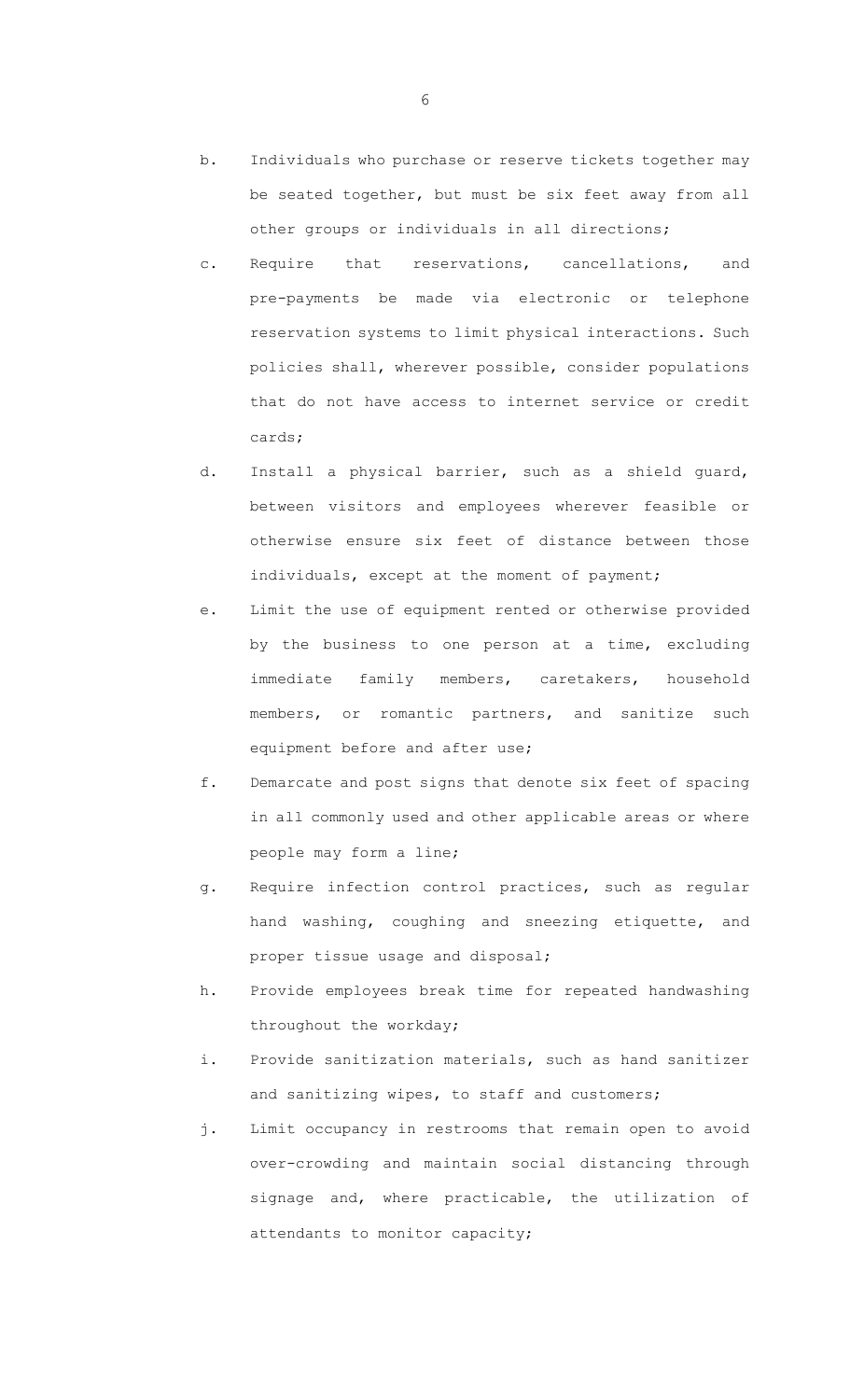- k. Require frequent sanitization of high-touch areas including, at minimum, the following cleaning protocols:
	- i. Routinely clean and disinfect all high-touch areas in accordance with DOH and Centers for Disease Control and Prevention ("CDC") guidelines, particularly in spaces that are accessible to staff, customers, or members, or other individuals, including, but not limited to, restroom and locker facilities, counter tops, hand rails, door knobs, other common surfaces, safety equipment, and other frequently touched surfaces including employee used equipment, and ensure cleaning procedures following a known or potential exposure in compliance with CDC recommendations;
	- ii. Clean and disinfect equipment that is rented in accordance with CDC and DOH guidelines; and
	- iii. Train and equip employees to perform the above protocols effectively and in a manner that promotes the safety of the visitors and staff;
- l. Place additional restrictions on areas of the business, as necessary, to limit person-to-person interactions and facilitate appropriate social distancing;
- m. Immediately separate and send home workers who appear to have symptoms consistent with COVID-19 illness upon arrival at work or who become sick during the day;
- n. Promptly notify workers of any known exposure to COVID-19 at the worksite, consistent with the confidentiality requirements of the Americans with Disabilities Act and any other applicable laws;
- o. Clean and disinfect the worksite in accordance with CDC guidelines when a worker at the site has been diagnosed with COVID-19 illness;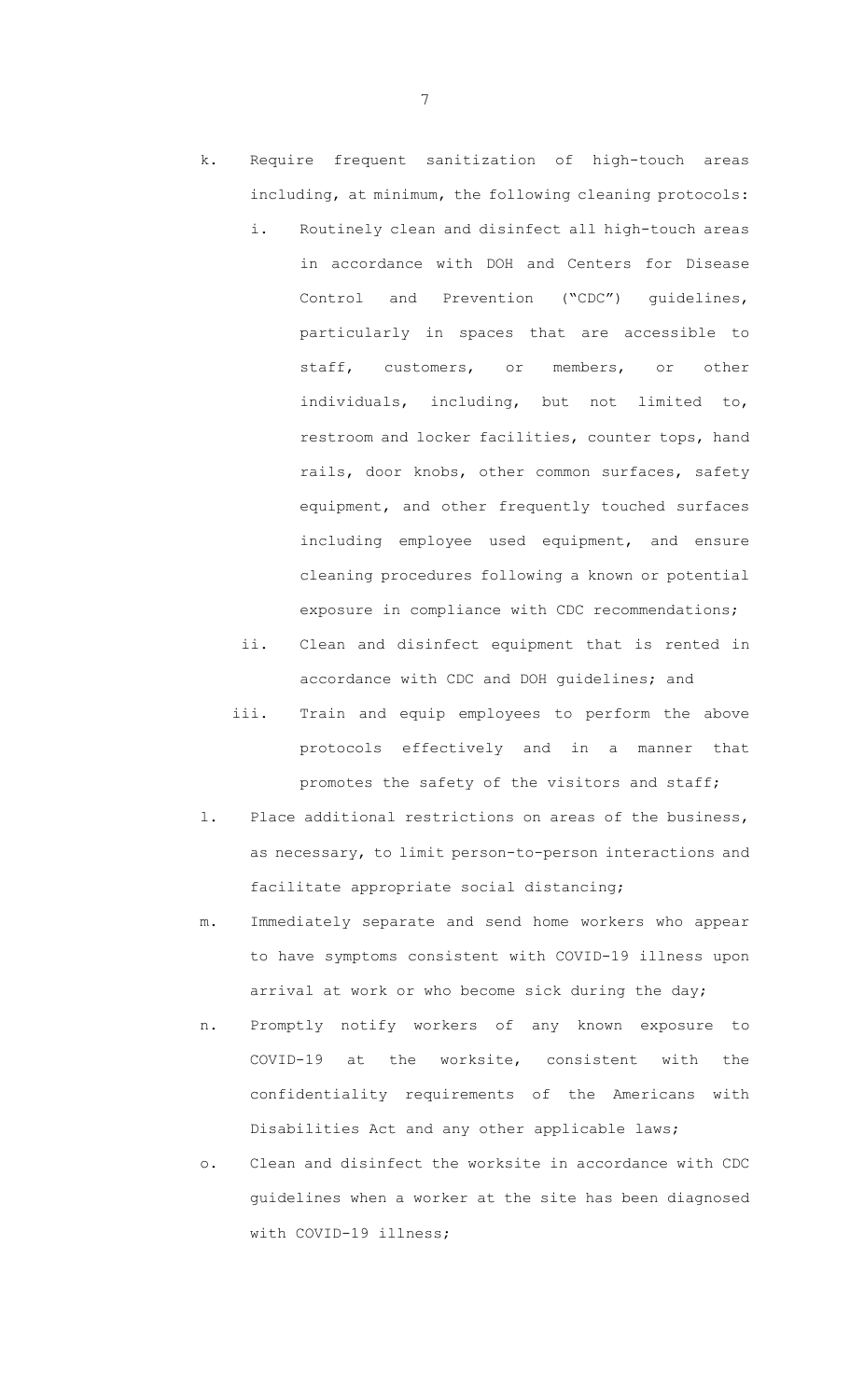- p. Continue to follow guidelines and directives issued by the New Jersey DOH, the CDC, and the Occupational Health and Safety Administration, as applicable, for maintaining a clean, safe and healthy work environment;
- q. Ensure that staff practice regular hand hygiene when interacting with the public. Businesses may adopt policies that require staff to wear gloves, in addition to regular hand hygiene. Where a business requires its staff to wear gloves while at the worksite, the business must provide such gloves to staff;
- r. Require workers and customers to wear cloth face coverings while in the indoor portion of the premises, except where doing so would inhibit that individual's health or where the individual is under two years of age. Businesses must provide, at their expense, such face coverings for their employees. If a customer refuses to wear a cloth face covering for non-medical reasons and if such covering cannot be provided to the individual by the business at the point of entry, then the business must decline the individual entry into the indoor premises. Nothing in the stated policy should prevent workers or customers from wearing a surgical-grade mask or other more protective face covering if the individual is already in possession of such equipment, or if the business is otherwise required to provide such worker with more protective equipment due to the nature of the work involved. Where an individual declines to wear a face covering in the indoor premises due to a medical condition that inhibits such usage, neither the essential retail business nor its staff shall require the individual to produce medical documentation verifying the stated condition; and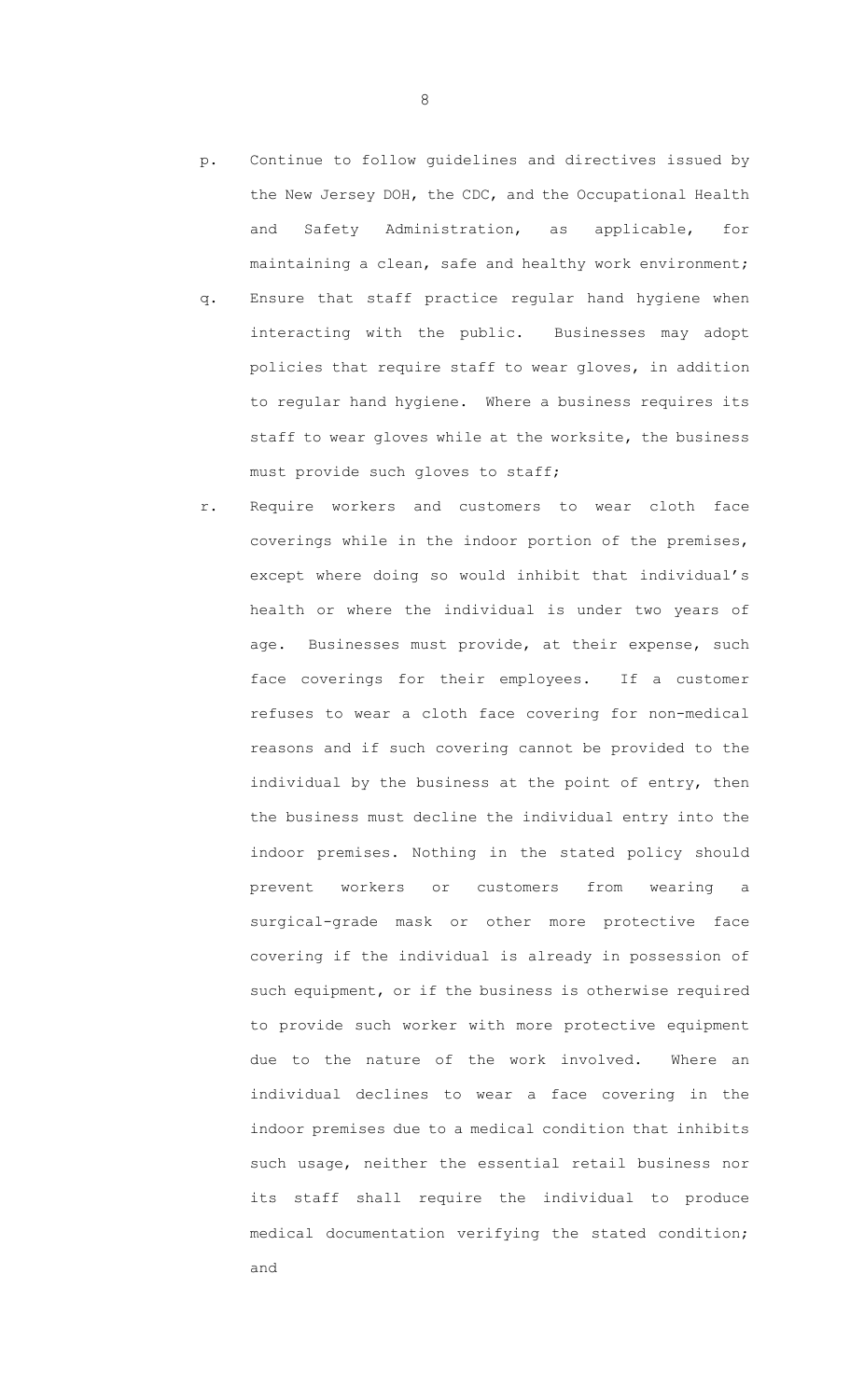s. The requirement listed above in Paragraph 2(p) shall not apply where impracticable, such as when individuals are eating or drinking. Individuals who are eating or drinking concessions must wear face coverings before they begin eating or drinking, and then must put their face coverings back on after they are finished eating or drinking.

3. Effective at 6:00 a.m. on Friday, September 4, 2020, Paragraphs 2, 3, 4, and 5 of Executive Order No. 158 (2020) are hereby rescinded. After 6:00 a.m. on Friday, September 4, 2020, any retail, recreational, and entertainment business that is authorized to open its indoor premises to the public may allow the consumption of food, beverages, or smoking in those indoor premises, when otherwise permitted by State law. The State-mandated prohibition of smoking in any outdoor areas designated for the consumption of food and/or beverages shall sunset at 6:00 a.m. on Friday, September 4, 2020, although food or beverage establishments may choose to continue this prohibition if otherwise permitted to do so by State law.

4. Paragraph 1 of Executive Order No. 173 (2020) is hereby rescinded and the number of individuals at indoor gatherings that are not religious services or celebrations, political activities, wedding ceremonies, funerals, or memorial services shall be limited to 25 percent of the capacity of the room in which it takes place, but regardless of the capacity of the room, such limit shall never be larger than 25 persons or smaller than 10 persons. The number of individuals at indoor gatherings that are religious services or celebrations, political activities, wedding ceremonies, funerals, or memorial services shall be limited to 25 percent of the capacity of the room in which it takes place, but regardless of the capacity of the room, such limit shall never be larger than 150 persons or smaller than 10 persons. For purposes of this Paragraph, any private residence or residential unit shall be treated as a single "room."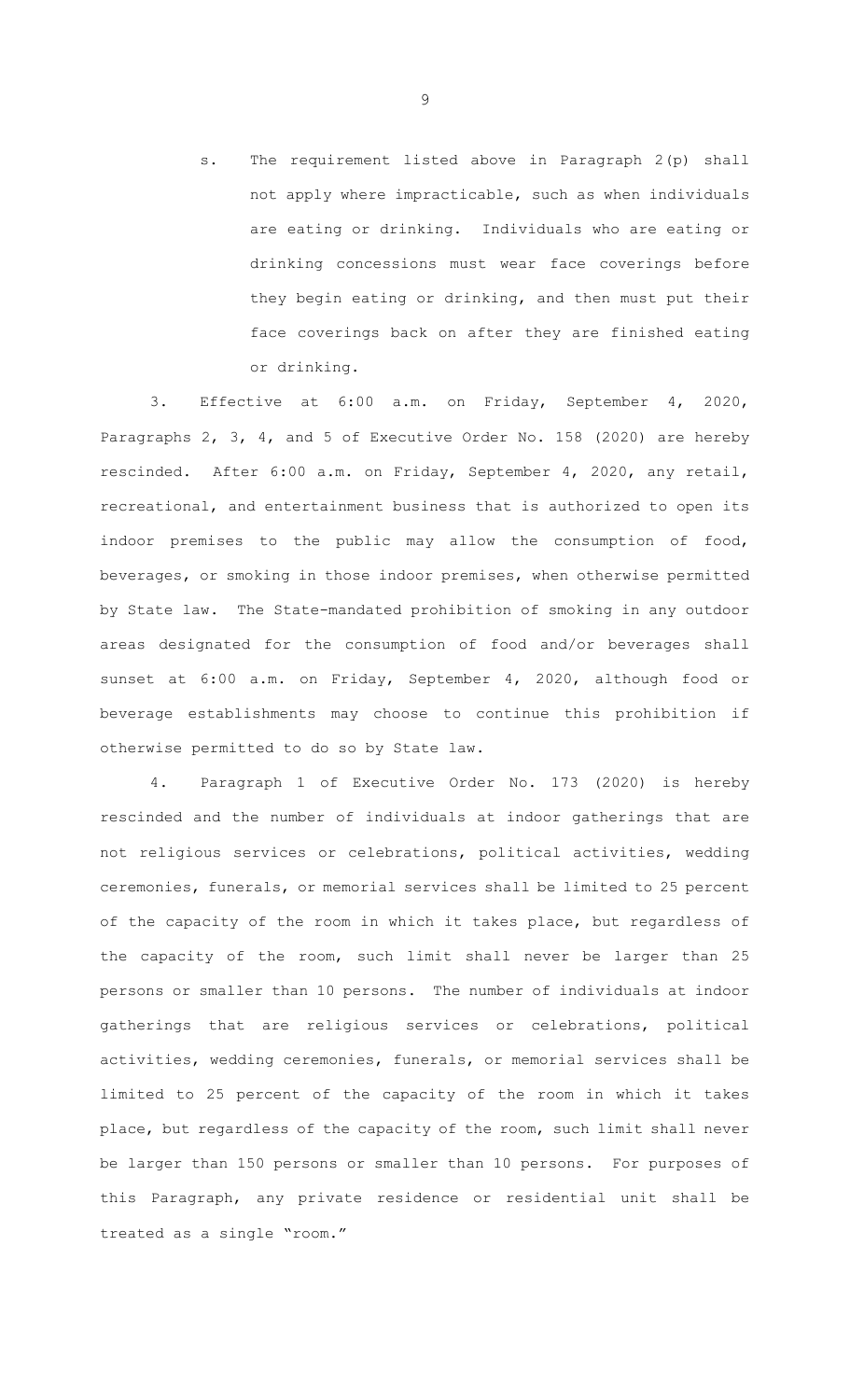5. Paragraph 1(b) of Executive Order No. 152 (2020) is hereby rescinded and all attendees at an indoor gathering must wear face coverings at all times except where doing so would inhibit the individual's health, where the individual is under two years of age, or when wearing a face covering is impracticable, such as when an individual is eating, drinking, or smoking.

6. While the numerical limits on indoor gatherings in Paragraph 1(a) of Executive Order No. 152 (2020) and the face covering requirement in Paragraph 1(b) of Executive Order No. 152 (2020) are hereby superseded, all other requirements for indoor gatherings contained in Paragraph 1 for Executive Order No. 152 (2020) shall remain in effect.

7. Any requirements in any Executive Order, Administrative Order, or agency directive that incorporated by reference the gatherings limits in Executive Order Nos. 107, 142, 148, 152, 156, 161, and/or 173 (2020) are amended to reflect the rules on gatherings stated in this Order.

8. The State Director of Emergency Management, who is the Superintendent of State Police, shall have the discretion to make additions, amendments, clarifications, exceptions, and exclusions to the terms of this Order.

9. It shall be the duty of every person or entity in this State or doing business in this State and of the members of the governing body and every official, employee, or agent of every political subdivision in this State and of each member of all other governmental bodies, agencies, and authorities in this State of any nature whatsoever, to cooperate fully in all matters concerning this Order.

10. No municipality, county, or any other agency or political subdivision of this State shall enact or enforce any order, rule, regulation, ordinance, or resolution which will or might in any way conflict with any of the provisions of this Order, or which will or might in any way interfere with or impede its achievement.

11. Penalties for violations of this Order may be imposed under, among other statutes, N.J.S.A. App. A: 9-49 and -50.